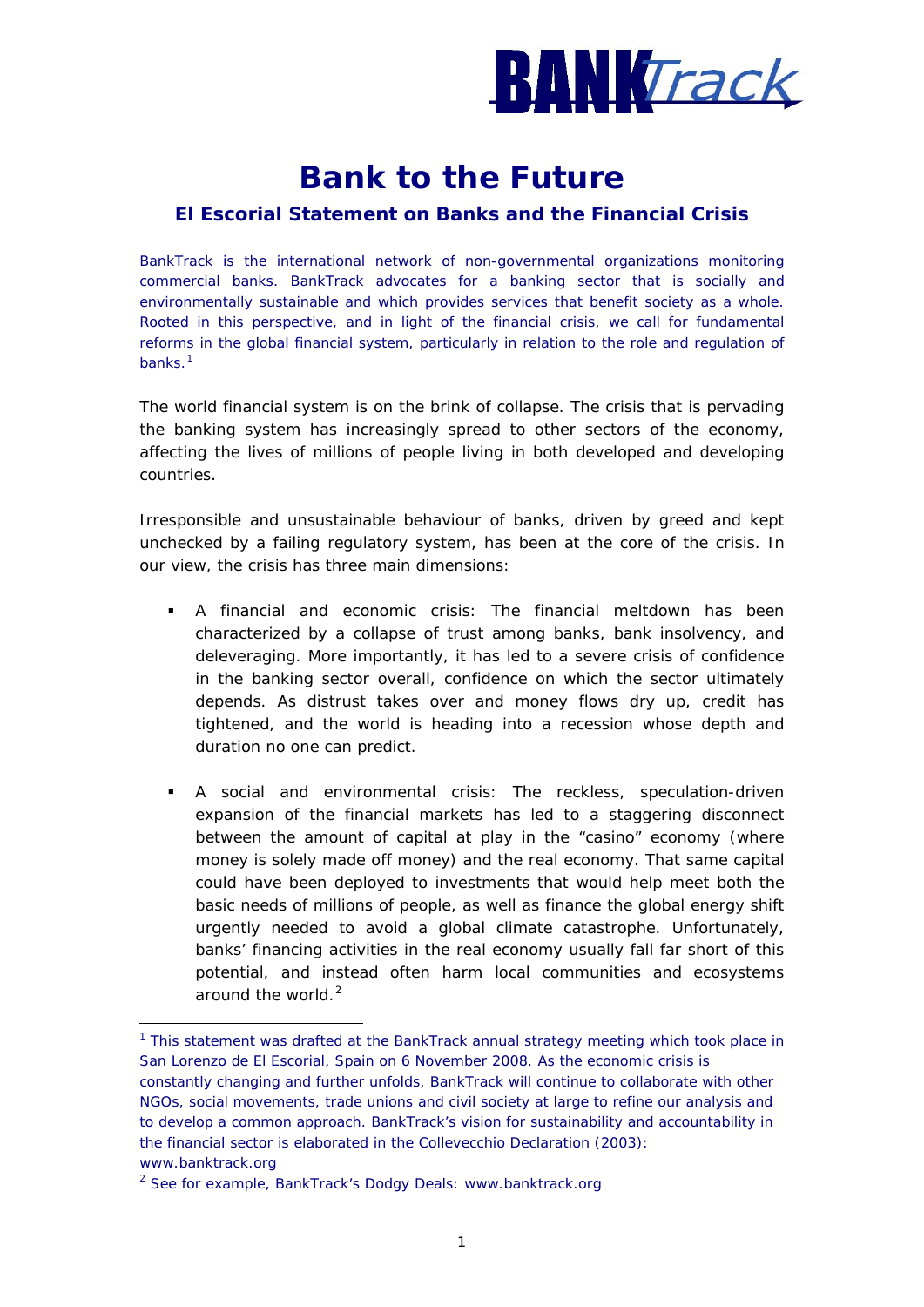The financial crisis has also diverted international attention, support, and financial resources from addressing urgent issues facing the world's poor, such as the continuing food crisis. Humanitarian groups stress that the suffering of the 290 million people hit hardest by today's food crisis could be relieved if the G8 countries could give just two extra cents for every \$1 they have spent so far on bailing out the banking industry.<sup>[3](#page-1-0)</sup>

 *A governance crisis*: Through widespread political engagement over the last decade, the financial industry has effectively usurped the power and role of financial regulators and supervisors.<sup>[4](#page-1-1)</sup> Banks' successful deregulatory efforts have allowed them to engage in excessive risk-taking in the pursuit of short-term profits, at the cost of more prudent valuecreating strategies. As a result, between 2000 and 2006, the net profits of banks have more than doubled.

To deal with the serious problems that have now arisen, and to prevent their future reappearance, BankTrack believes that these three dimensions of the crisis need to be dealt with at once.

### **Steps to solve the governance crisis**

1

As the crisis has demonstrated, self-regulation is no regulation. For years, governments have taken a hands-off approach to the sector which has allowed risky activities to go unregulated, and banks to easily circumvent existing rules.

Weak regulations led to the creation of the massive "shadow banking system," which was largely responsible for the expansion of unregulated, exotic securitized products and credit derivatives. For example, in 2007 the notional value of overthe-counter derivatives amounted to about US\$596 trillion, which is almost 10 times larger than world GDP. $5$  This huge unregulated part of the financial sector increased systemic risks and played a key role in creating the financial crisis. Largely operating out of tax havens that have been left equally undisturbed by the world community, some shadow banks are actually non-bank institutions such as hedge funds. However, other such operators have been established by banks themselves (for example, structured investment vehicles) to avoid regulations such as capital adequacy requirements.

<span id="page-1-0"></span><sup>&</sup>lt;sup>3</sup> NGOs warn poor countries neglected in financial bail-outs, 17 October 2008,

http://www.oxfam.org/en/pressroom/ngos-warn-poor-countries-neglected-financial-bailouts

<span id="page-1-1"></span><sup>4</sup> For example, in the US, the financial industry has more than quadrupled its federal campaign contributions since 1990, and is now the leading source of support to federal candidates and parties. see Center for Responsive Politics,

<http://www.opensecrets.org/industries/background.php?cycle=2008&ind=F> and http://www.opensecrets.org/industries/indus.php?cycle=2008&ind=F

<span id="page-1-2"></span><sup>&</sup>lt;sup>5</sup> Bank for International Settlements, http://www.bis.org/statistics/otcder/dt1920a.pdf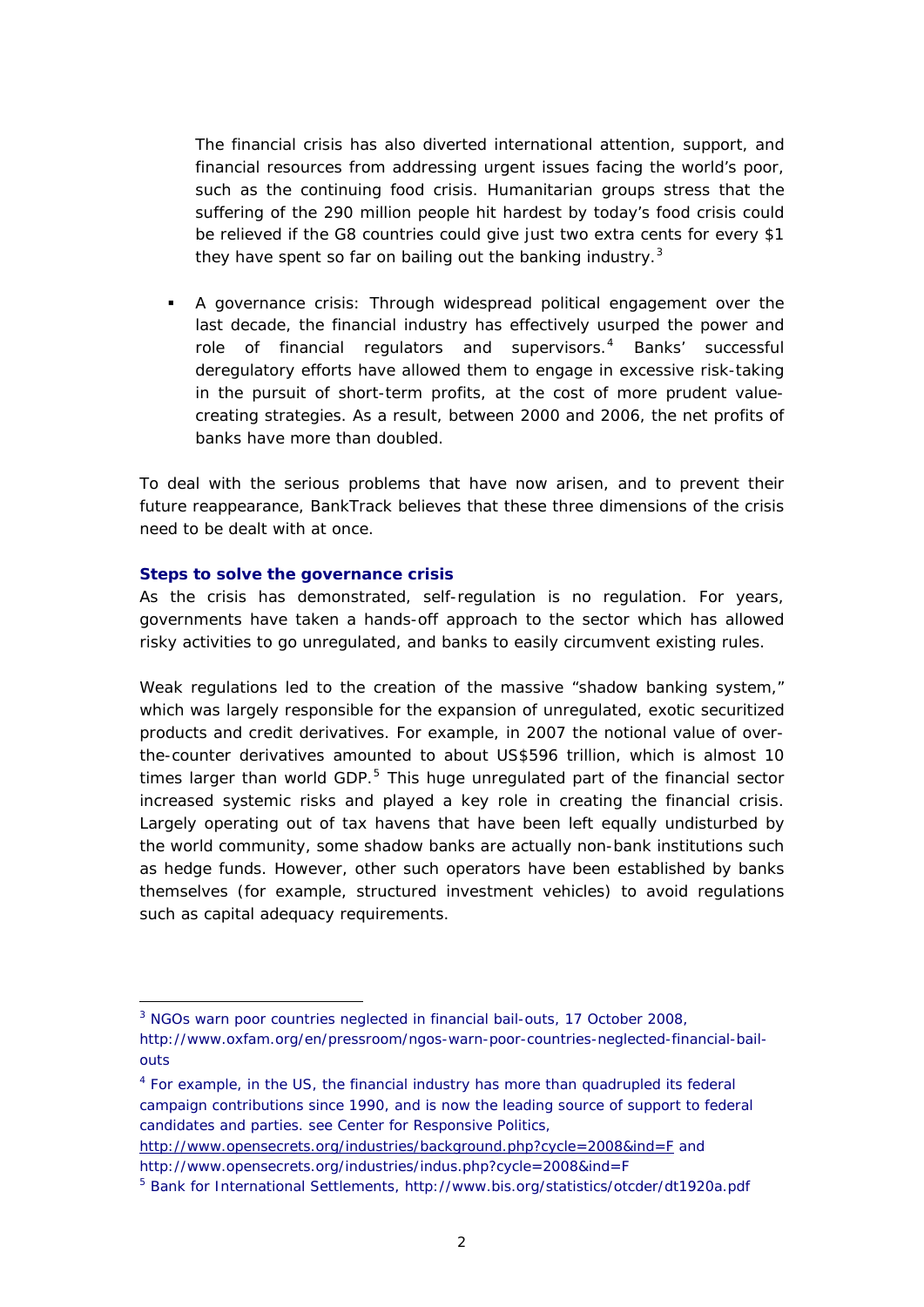It is also clear that under a system of self-regulation, banks were not able to take any meaningful coordinated action to stem the crisis in which they found themselves, forcing governments around the world to bail them out with massive amounts of tax money. To avoid this situation in the future, BankTrack believes that it is necessary to:

- *Get banks out of politics:* Decreasing the political influence of banks (and all corporations) is critical. According to Nobel Prize winner Joseph Stiglitz, "Much of the inadequacy of current regulations and regulatory structures is the result of financial markets' political influence, in many countries through campaign contributions. These deeper political reforms, including campaign finance reform, are an essential part of any successful regulatory reform."<sup>[6](#page-2-0)</sup>
- *Require banks to seek a social license to operate*: Society must regain the means to control and correct banks, and redefine banks' primary role as investing in the real economy and advancing environmental sustainability. Banks need to earn their social licenses to operate and provide products and services which serve, rather than harm, the public interest.
- *Ensure democratic participation in designing a new global financial order:* BankTrack strongly supports the development of a new global financial order to prevent future financial crises. However, new policies and institutions must be developed in a manner that is participatory and democratic, and ensure strong participation and support from developing and emerging countries. Large segments of their populations are being badly affected by the present crisis, even they had no responsibility in creating it.

### **Steps to solve the environmental and social crisis**

1

Today the world is in need of a "Green New Deal." Such a deal would not seek to stabilize the economic system as it is, but aim to transform it into one that helps solve the pressing social and environmental problems the world is facing. The fiscal spending that is necessary to stimulate crisis-affected economies entering recession should be directed at achieving social justice, the promotion of sustainable production and consumption systems, and the transition of the world's economies onto a low carbon path.

Banks, particularly those that are now bailed out with tax money, have an important role to play in this economic transformation. It must be a role based on serving the public interest, rather than safeguarding the profits of the few. Given their power and important role, banks can and should deploy capital in ways that promote the restoration and protection of the environment and help create sustainable economies.

<span id="page-2-0"></span><sup>&</sup>lt;sup>6</sup> Joseph Stiglitz, Professor, Columbia University, Testimony to House Financial Services Committee, October 21, 2008 at

http://www.house.gov/apps/list/hearing/financialsvcs\_dem/stiglitz102108.pdf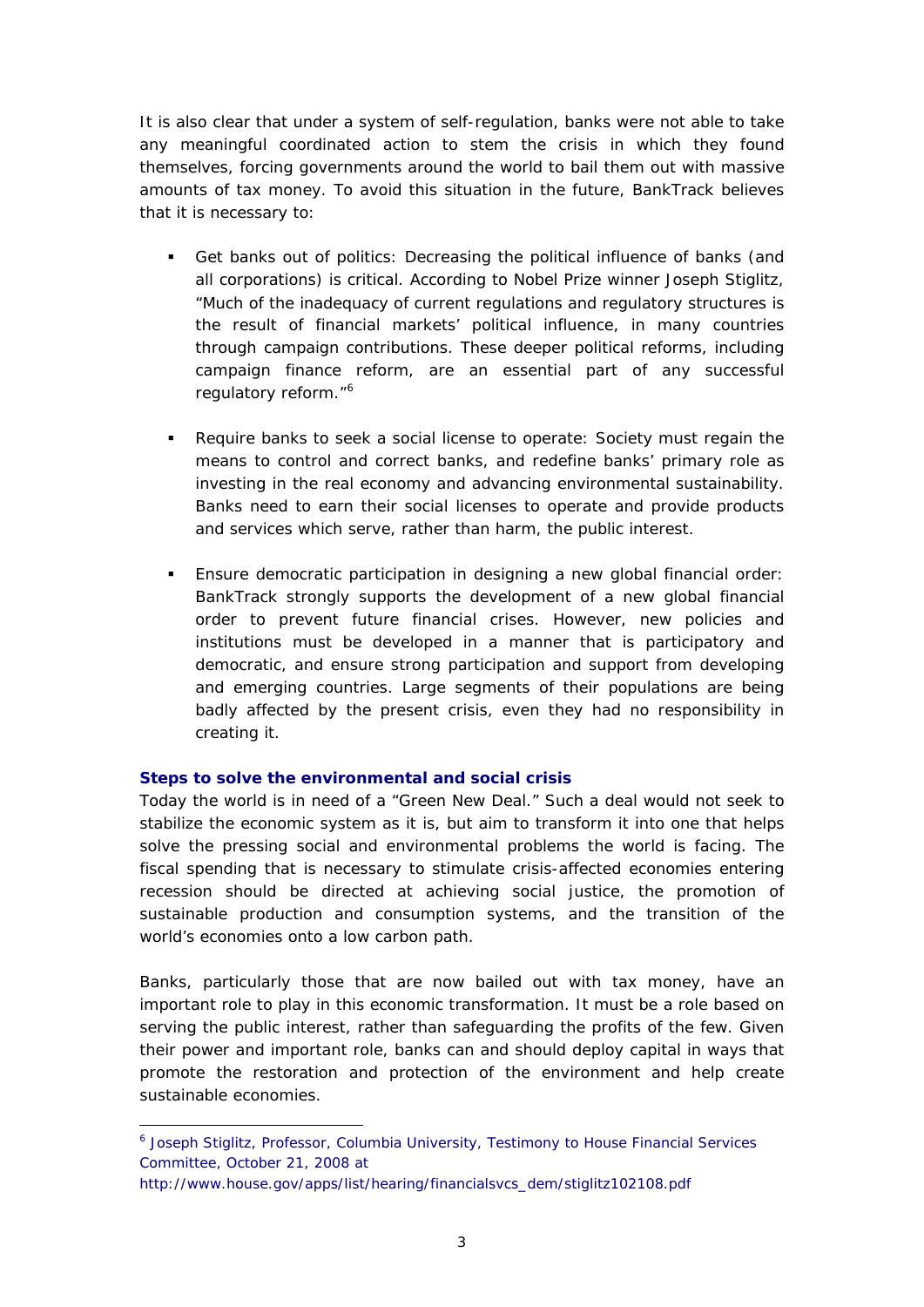For example, banks can play a pivotal role in funding the transition to a lowcarbon economy by moving away from fossil fuel-based energy projects into low/no carbon options and by accounting, reporting, and committing to reduce the greenhouse gas emissions in all their financing portfolios.

Policy makers too have a critical role in establishing a new bank regulatory regime that proactively stimulates this economic transition. For example:

- *Bank supervision:* Sustainability-oriented standards should be incorporated into all bank supervision, including the granting of licenses, and the extension of central bank-provided credit and insurance.
- *A sustainable Basel Capital Accord*: Banking regulators should mandate the inclusion of environmental and social issues into risk assessment processes for bank financing activities. One possibility is to include a set of sustainability criteria into the Basel Capital Accords capital adequacy ratios.
- *Green screening of customers:* Know Your Customer (KYC) guidelines are anti-money laundering (AML) mechanisms used by banks to screen potential depositors. In a similar vein, "Green KYC" guidelines should be developed, which would require banks to conduct environmental and social due diligence for both commercial depositors and borrowers, with the aim of prohibiting lending to corporations that do not comply with environmental and social laws. In addition, existing AML requirements should be tightened to halt the proceeds of corruption, illicit natural resource deals and tax evasion from entering the financial system.<sup>[7](#page-3-0)</sup>
- *Transparency:* Banks should be completely transparent about their risk assessment processes, decision-making procedures, clients, and transactions. For example, banks should fully disclose their financing activities in the extractive industries and infrastructure sectors, which often have high environmental and social impacts. In light of widespread public distrust about banks' intentions, the issue is no longer how much transparency banks can allow, but how much secrecy they can afford. Such transparency is already best practice among some ethical banks.

### **Steps to solve the financial crisis**

<u>.</u>

Current efforts to reform the financial markets must include **clear prohibitions** on certain financial practices and structures.

<span id="page-3-0"></span> $<sup>7</sup>$  For example, AML requirements should apply to all financial actors and transactions,</sup> including hedge funds and private equity. The Financial Action Task Force should also launch a name and shame initiative focusing on those jurisdictions that are failing to implement their AML rules.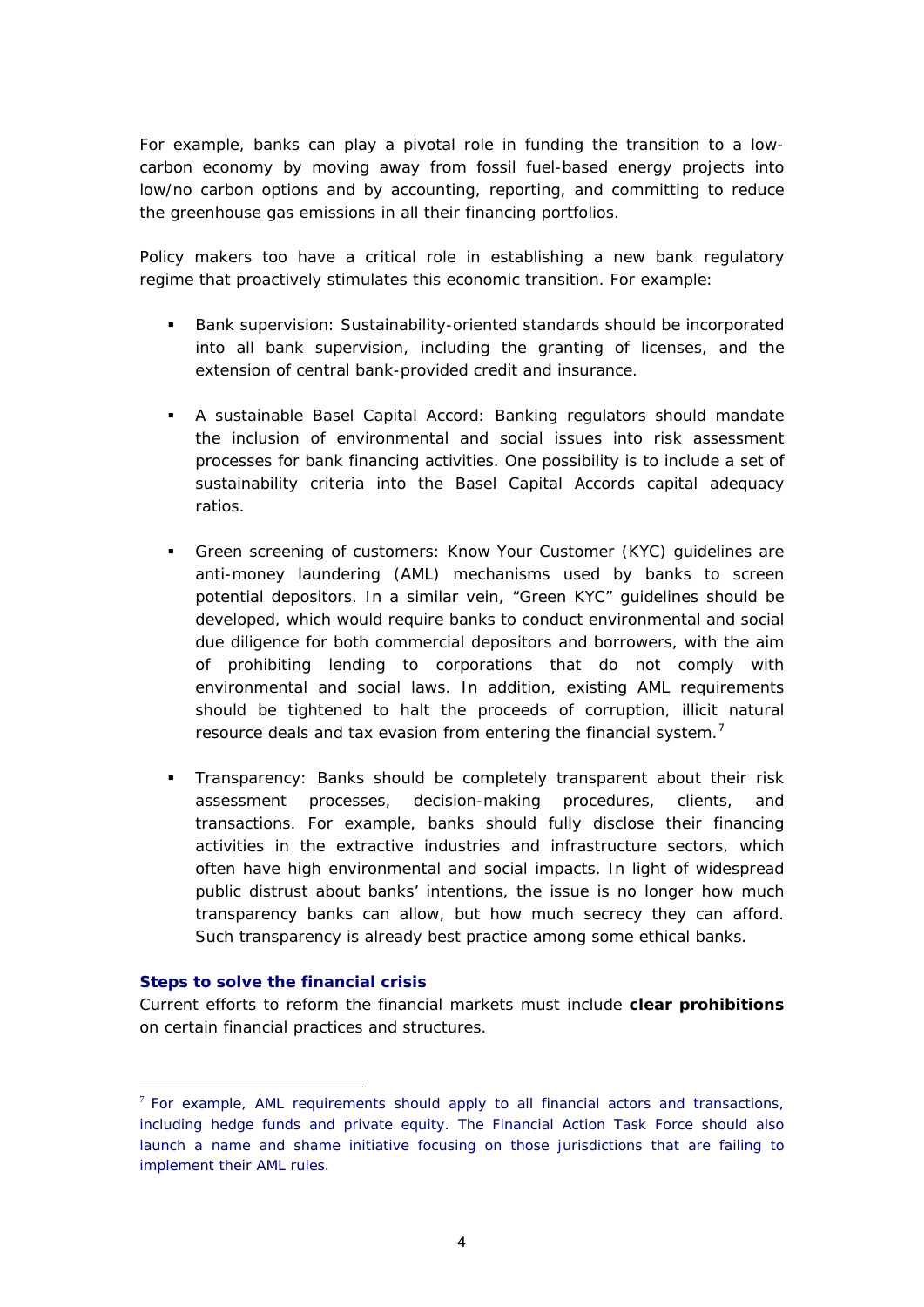- *Eliminate the shadow banking system* by regulating all unregulated financiers and financial products. In addition, some financial practices simply should be forbidden. It does not make sense to establish regulatory frameworks and reporting standards, while at the same time allowing financiers to circumvent them through off-the-book transactions. For example, banks should not be allowed to create any structured investment vehicles and/or special purpose entities which allow them to avoid regulations.
- *Abolish tax havens:* Secrecy jurisdictions are established not only to allow companies, financiers and individuals to evade taxes, but to avoid regulations as well. With tax havens resulting in capital flight of some  $US$500-800$  $US$500-800$  $US$500-800$  billion per year<sup>8</sup> from developing and emerging market countries alone, severely eroding the tax base of these countries, they have significant impacts on the world's poor. No jurisdiction should be allowed to continue with its tax haven status. As part of the effort to eliminate such havens, banks should be explicitly prohibited from establishing or conducting transactions with entities based in these jurisdictions.

In addition, financial regulations should be **dramatically strengthened:**

- *Regulate alternative investors,* such as hedge funds and private equity funds, and introduce significant new transparency and reporting requirements. For years, alternative investments were lightly regulated, under the rationale that only wealthy, sophisticated investors participated in such funds, which often employ risky and speculative investment strategies (and which we now know, also create systemic risk and foster instability). Today, however, pension funds, university endowments as well as public and private financial institutions have significant exposure to these funds, greatly magnifying their impacts on ordinary citizens and the global financial system. This requires much stronger regulation of the alternative investment space.
- *Limit leverage:* The crisis has made clear that extraordinarily high returns often are linked to an excessive amount of borrowed money (leverage) and/or temporary wealth associated with inflating bubbles. As overborrowing and the subsequent deleveraging are drivers of the current crisis, the use of leverage in investments and lending should be limited. For example, banks should have a leverage ratio in addition to stricter capital adequacy standards, and non-bank institutions should also have capital and leverage requirements.
- *Curb derivatives:* It has become clear that derivatives are potentially dangerous products. As with other potentially dangerous goods -- for example pharmaceutical products -- regulators demand robust testing

<span id="page-4-0"></span><sup>1</sup> 8 Baker, Raymod, *Capitalism's Achilles Heel,* 2005.